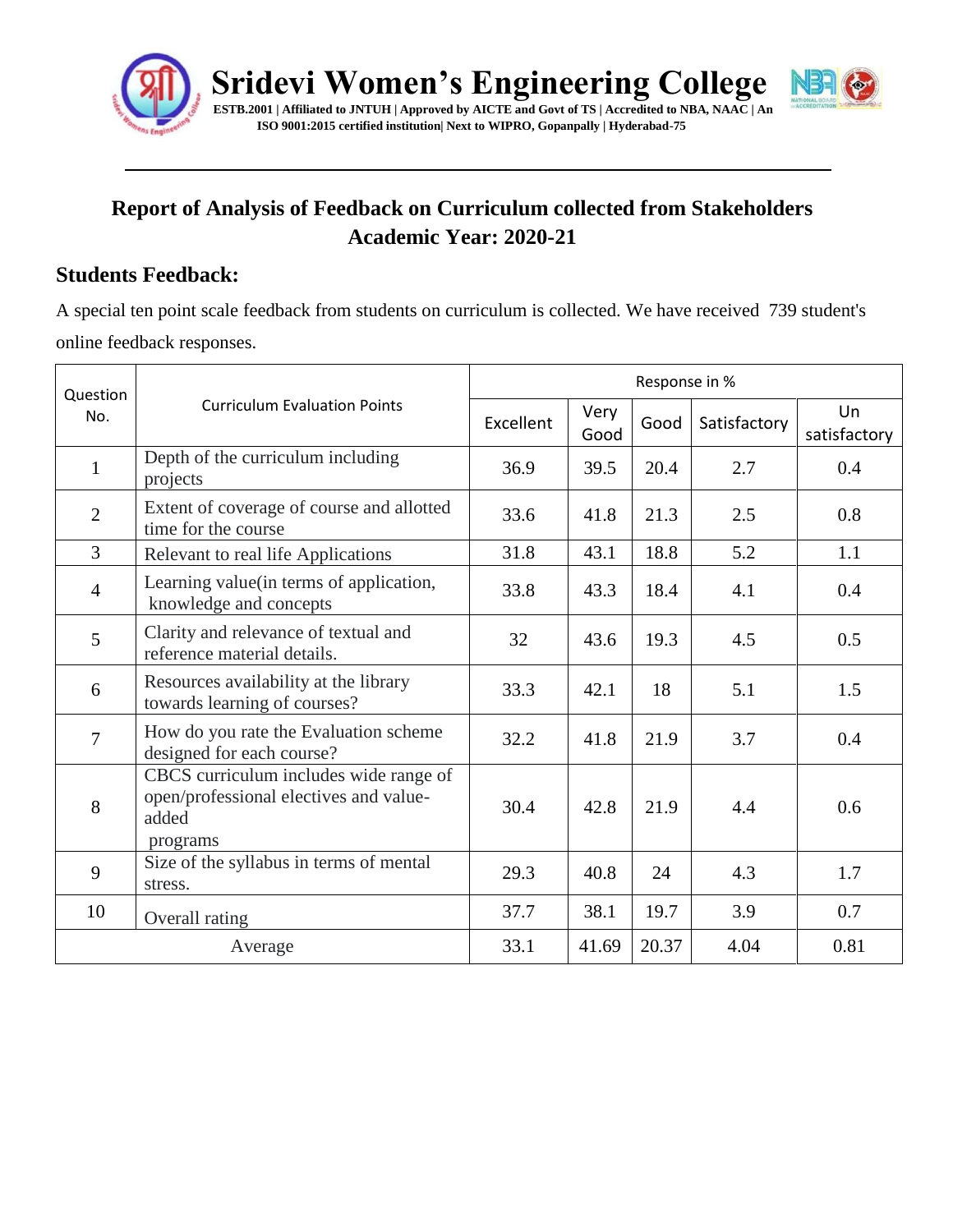

Principal SRIDEVI WOMEN'S ENGINEERING COLLEGE Vattinagulapally (V), Near Gandipet. Hyderabad-508075.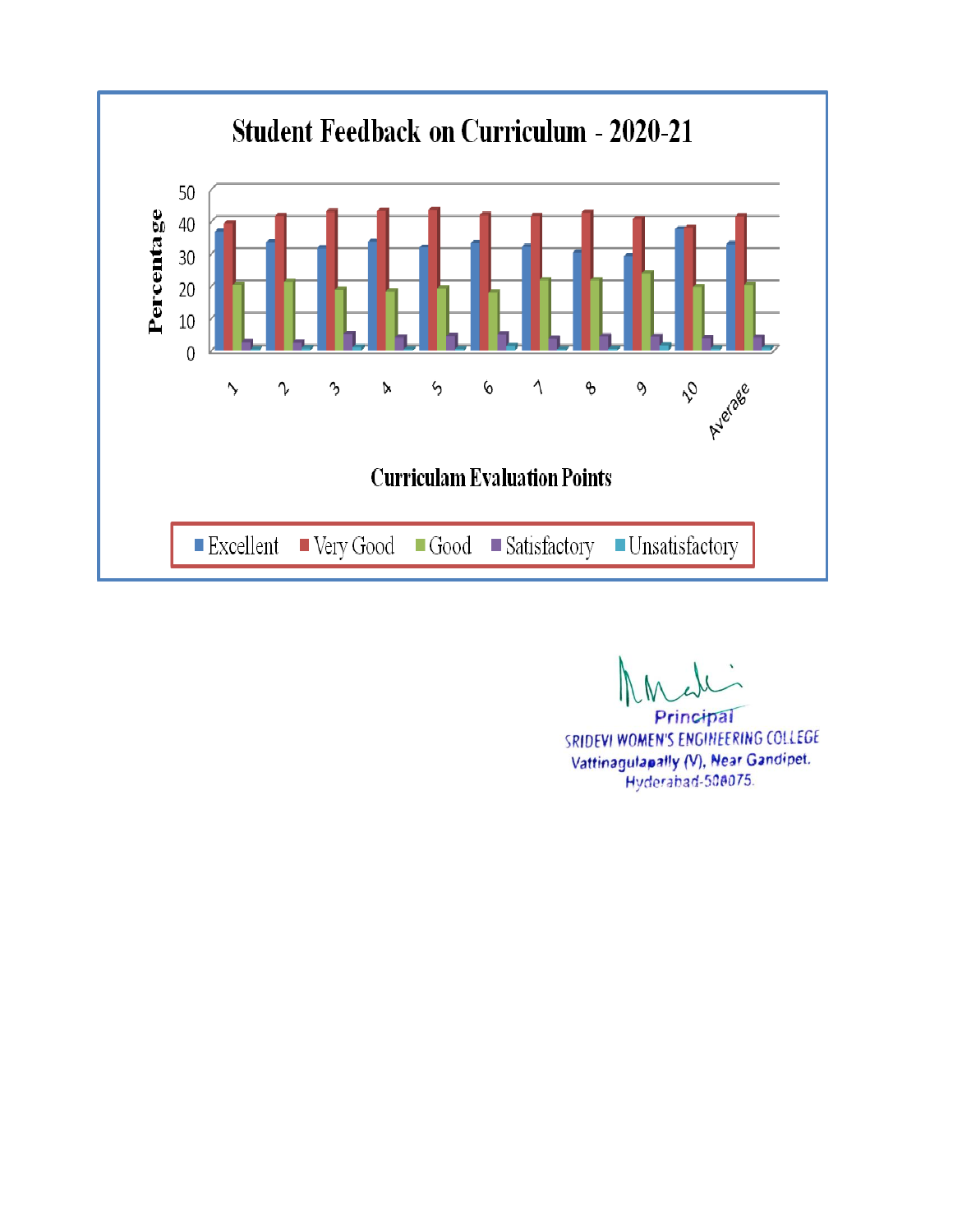

### **Faculty Feedback:**

The college is affiliated to Jawaharlal Nehru Technological University, Hyderabad and follows the prescribed curriculum. The feedback on various aspects followed by the institute we have received 47 responses from the faculty.

| Question<br>No. | <b>Curriculum Evaluation Points</b>                                                                          | Response in % |              |       |              |                    |  |
|-----------------|--------------------------------------------------------------------------------------------------------------|---------------|--------------|-------|--------------|--------------------|--|
|                 |                                                                                                              | Excellent     | Very<br>Good | Good  | Satisfactory | Un<br>satisfactory |  |
| $\mathbf{1}$    | How do you rate OBE based system                                                                             | 38.3          | 31.9         | 27.7  | 2.1          | $\overline{0}$     |  |
| 2               | Aims and objectives of the syllabi are<br>well defined and clear to teachers and<br>students                 | 41.3          | 41.3         | 15.2  | 2.2          | $\mathbf{0}$       |  |
| 3               | Course content is followed by<br>corresponding reference materials                                           | 36.2          | 36.2         | 25.5  | 2.1          | $\theta$           |  |
| $\overline{4}$  | The course/syllabus has good balance<br>between theory and application                                       | 29.8          | 40.4         | 23.4  | 6.4          | $\overline{0}$     |  |
| 5               | The course/programme of studies<br>carries sufficient number of optional<br>papers                           | 29.8          | 36.2         | 29.8  | 4.3          | $\overline{0}$     |  |
| 6               | Do you have the freedom to adopt new<br>techniques/stratagies of teaching such<br>as seminar presentations?  | 42.6          | 29.8         | 25.5  | 2.1          | $\overline{0}$     |  |
| $\overline{7}$  | Does the Institute provides adequate<br>and smooth support for projects and<br>research facilities.          | 31.9          | 44.7         | 19.1  | 2.1          | 2.1                |  |
| 8               | Do you have the freedom to<br>adopt/adapt_new techniques/strategies<br>of testing and assessment of students | 25.5          | 42.6         | 29.8  | 2.1          | $\overline{0}$     |  |
| 9               | The environment in the department is<br>conductive to teaching and research                                  | 42.6          | 34           | 19.1  | 4.3          | $\overline{0}$     |  |
| 10              | Provisions for professional<br>development are non-discriminatory<br>and fair                                | 21.3          | 36.2         | 38.3  | 4.3          | $\mathbf{0}$       |  |
| Average         |                                                                                                              | 33.93         | 37.33        | 25.34 | 3.2          | 0.21               |  |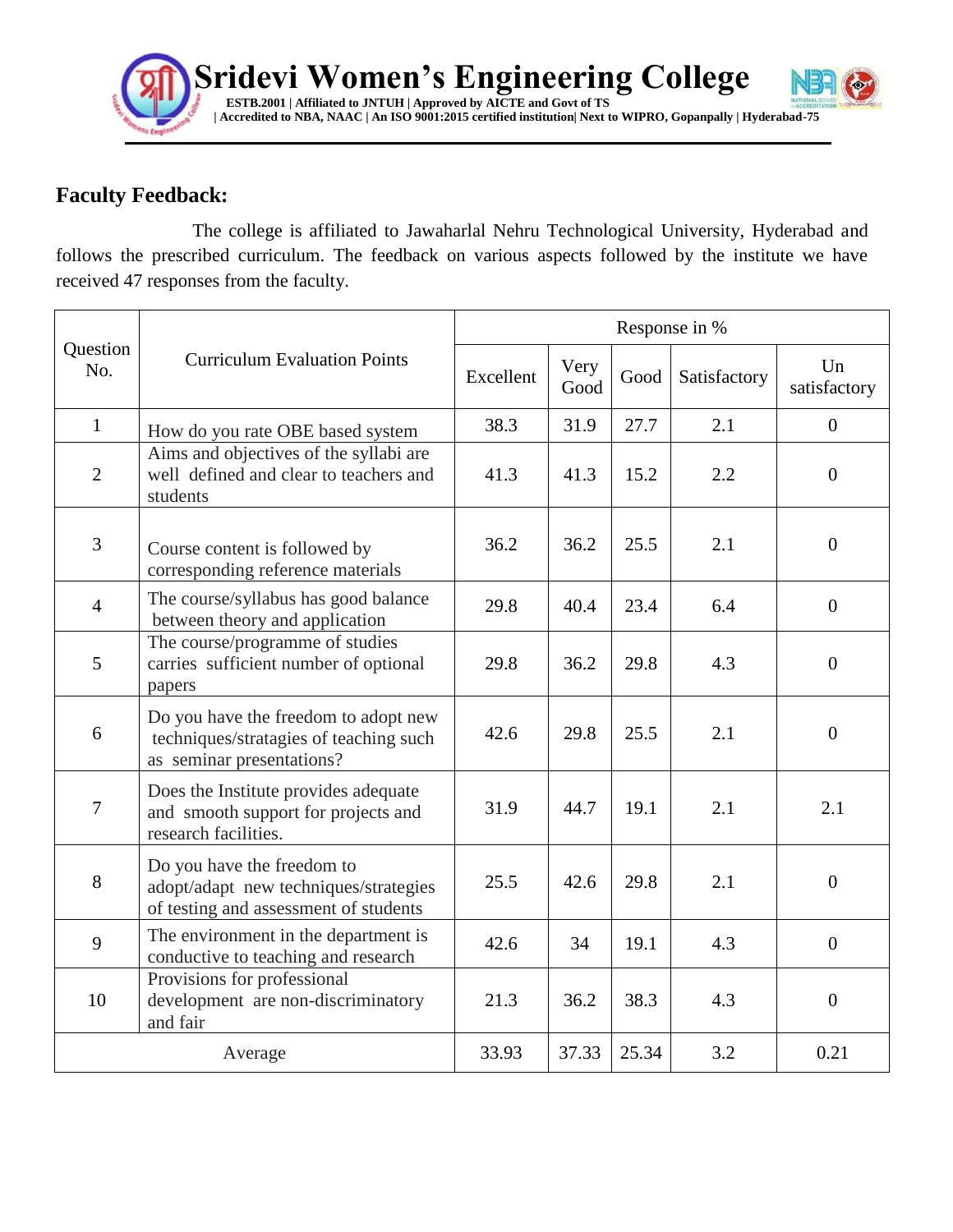

Principal

SRIDEVI WOMEN'S ENGINEERING COLLEGE Vattinagulapally (V), Near Gandipet. Hyderabad-508075.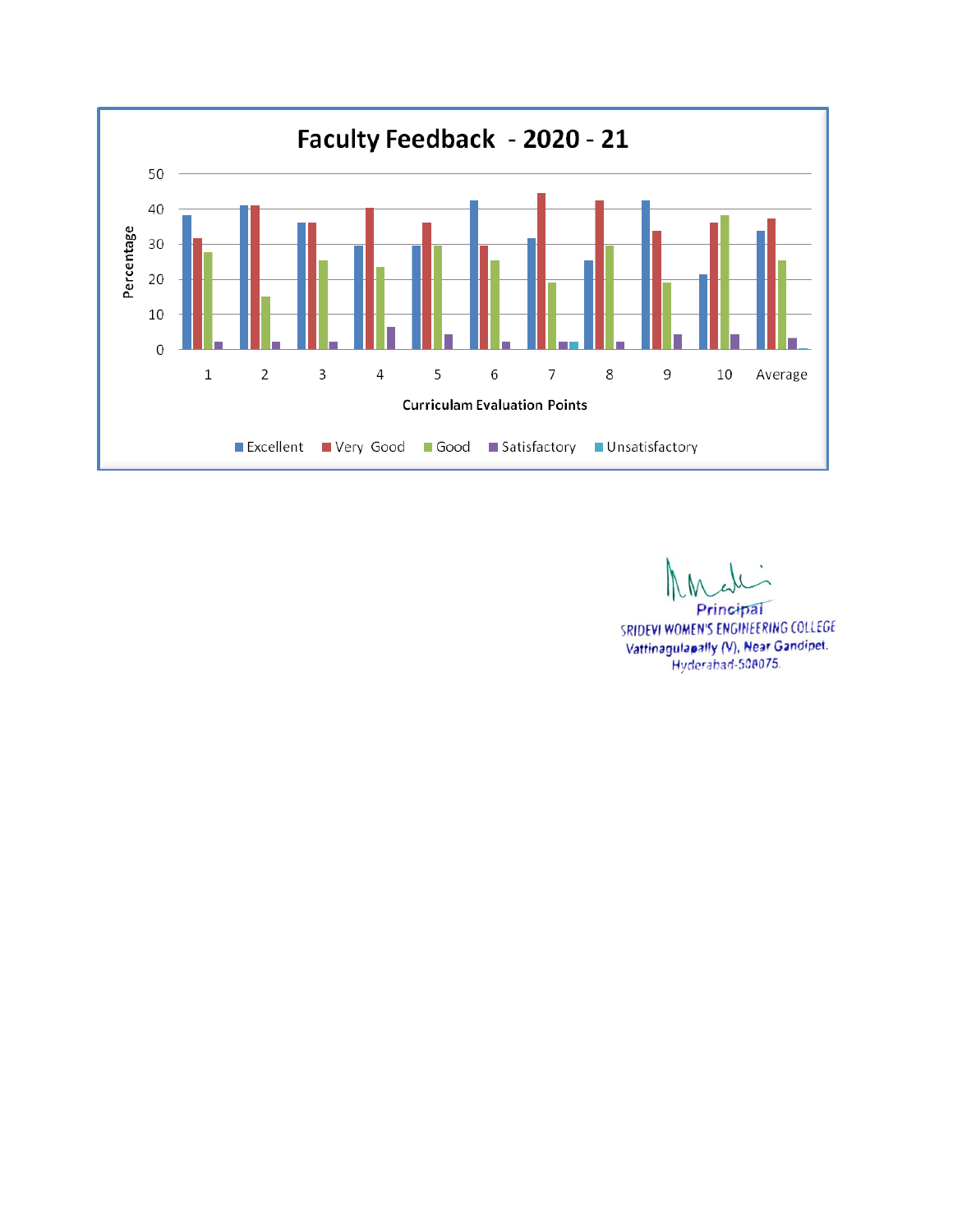

#### **Alumni Feedback:**

Our alumni are valuable for us. They provide us the inputs regarding improvement in facilities and employability of our students. We appeal our alumni to provide sincere feedback on curriculum. We have received total 161 alumni feedback on syllabus designed by JNTUH. Based on the comments of the alumni, the analysis is done as follows.

| Question<br>No. | <b>Curriculum Evaluation Points</b>                                                                            | Response in % |              |       |              |                    |  |
|-----------------|----------------------------------------------------------------------------------------------------------------|---------------|--------------|-------|--------------|--------------------|--|
|                 |                                                                                                                | Excellent     | Very<br>Good | Good  | Satisfactory | Un<br>satisfactory |  |
| $\mathbf{1}$    | How do you rate the learning experience in<br>terms of their relevance to the real life<br>application?        | 23.1          | 46.9         | 23.1  | 4.4          | 2.5                |  |
| 2               | How do you rate the courses which are<br>skills related suiting to the Industry included<br>into the programs? | 20.5          | 49.1         | 22.4  | 5.6          | 2.5                |  |
| 3               | Topic beyond the curriculum related to<br>advance<br>technologies incorporated is helpful<br>for your job      | 22.4          | 44.7         | 24.8  | 5.6          | 2.5                |  |
| $\overline{4}$  | How do you rate the courses that you have<br>leant in relation to your current job?                            | 24.2          | 41.6         | 22.4  | 9.9          | 1.9                |  |
| 5               | What is the caliber of students passing out of<br>this Institute in terms of employability<br>skills acquired  | 23.6          | 44.1         | 23.6  | 6.8          | 1.9                |  |
|                 | Average                                                                                                        | 22.76         | 45.28        | 23.26 | 6.46         | 2.26               |  |

Principal SRIDEVI WOMEN'S ENGINEERING COLLEGE Vattinagulapally (V), Near Gandipet. Hyderabad-508075.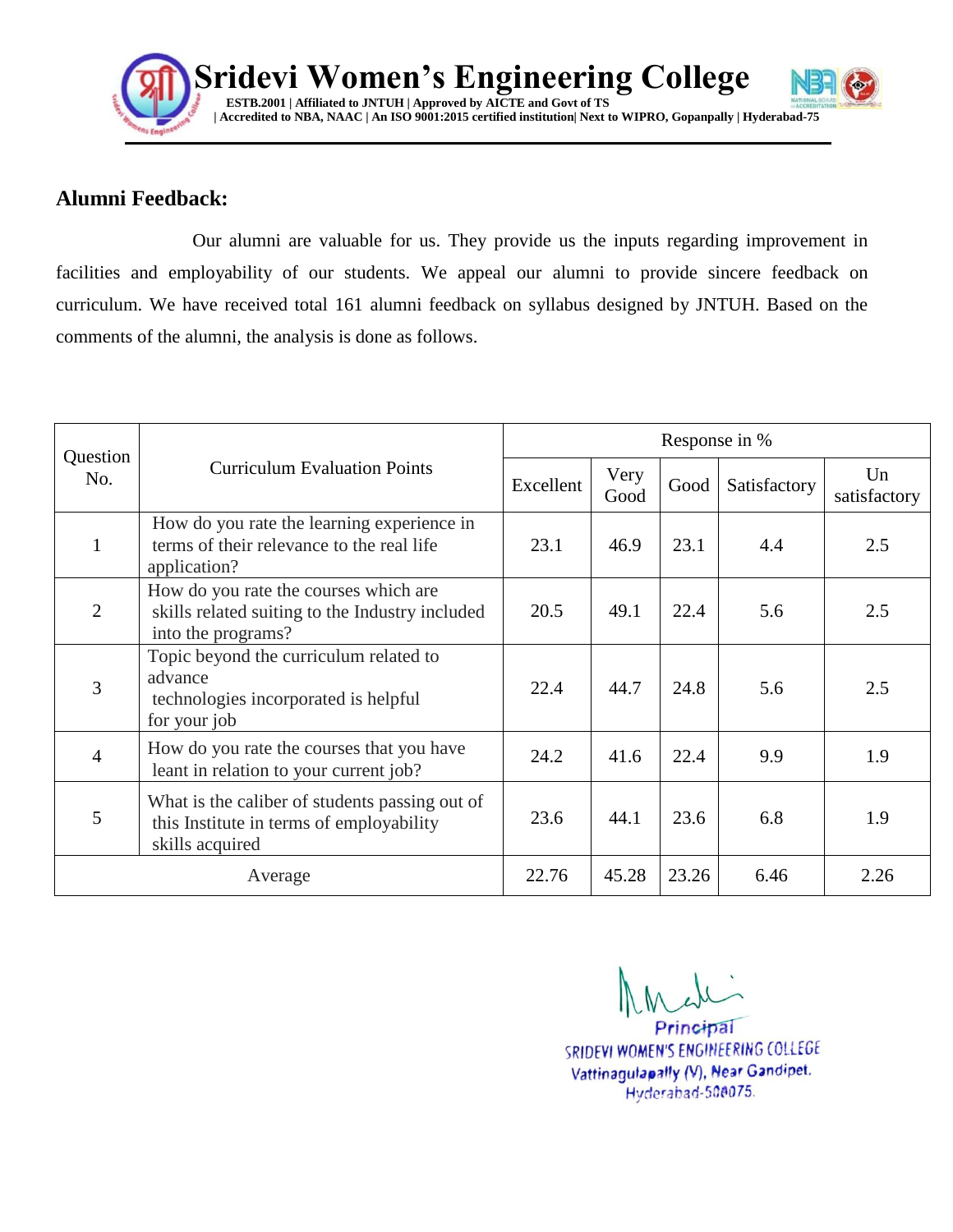

Principal SRIDEVI WOMEN'S ENGINEERING COLLEGE Vattinagulapally (V), Near Gandipet. Hyderabad-500075.